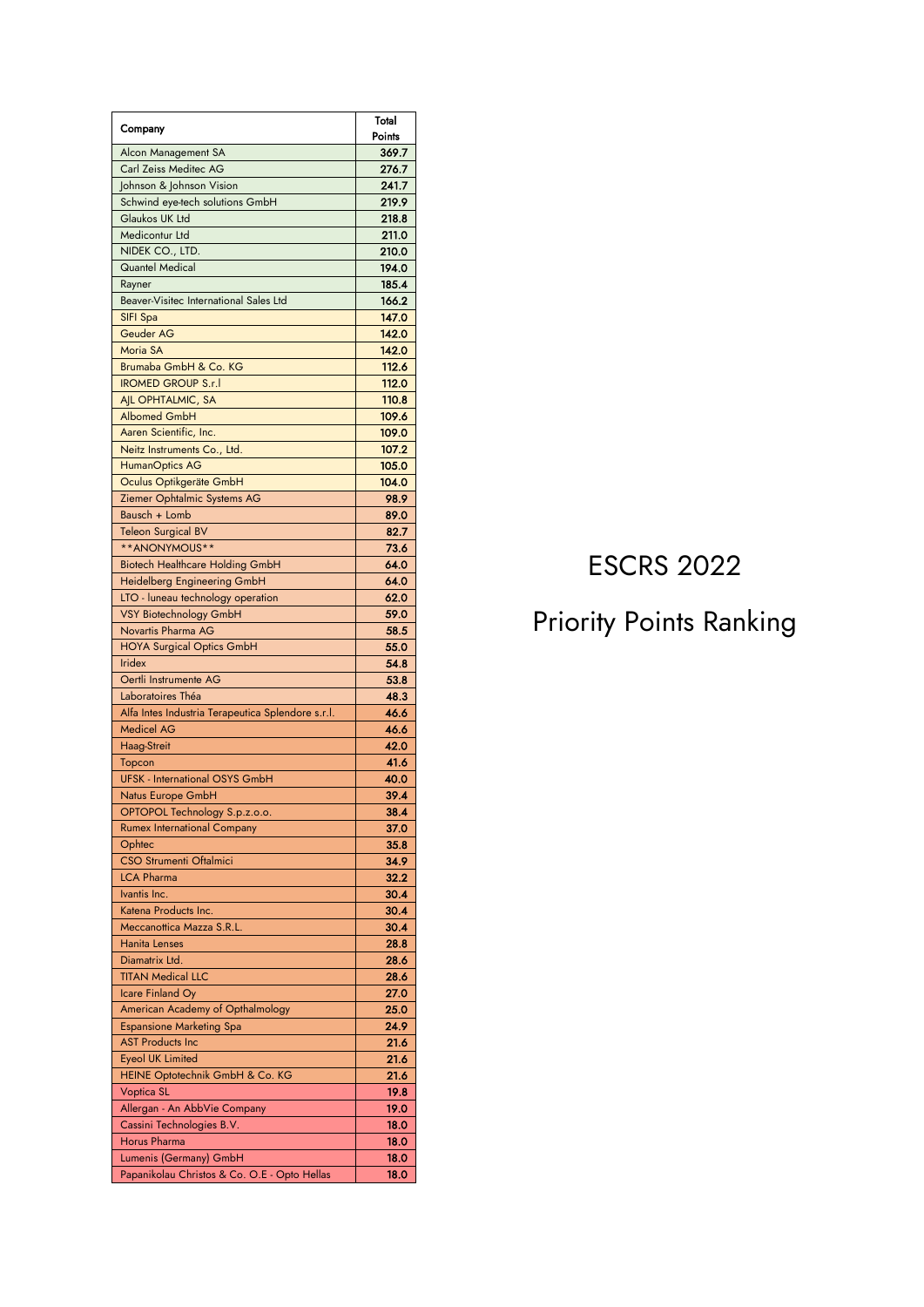| <b>Cristalens Industrie</b>                             | 14.4         |
|---------------------------------------------------------|--------------|
| <b>MANI INC.</b>                                        | 13.8         |
| Optos plc                                               | 12.6         |
| <b>Corza Medical</b>                                    | 12.0         |
| <b>HASA Optix</b>                                       | 12.0         |
| <b>Brazilian Association of Cataract and Refractive</b> |              |
| Surgery - BRASCRS                                       | 10.8         |
| <b>Custom Surgical GmbH</b>                             | 10.8         |
| <b>Meridian AG</b>                                      | 10.8         |
| MicroSurgical Technology                                | 10.8         |
| Plasmapp Co., Ltd                                       | 10.8         |
| Fidia                                                   | 10.8         |
| King Khaled Eye Specialist Hospital (KKESH)             | 9.6          |
| <b>SONOMED ESCALON</b>                                  | 9.6          |
| <b>EYE PHARMA SPA</b>                                   | 9.0          |
| <b>Peschke Trade</b>                                    | 9.0          |
| AcuFocus Inc.                                           | 8.0          |
| 2 Eyes Vision                                           | 7.2          |
| Contamac Ltd                                            | 7.2          |
| <b>GMV</b> srl                                          | 7.2          |
| Lambda-X S.A.                                           | 7.2          |
| Tearlab                                                 | 7.2          |
| <b>TRB Chemedica International SA</b>                   | 7.2          |
| <b>Trioptics</b>                                        | 7.2          |
| MedEquip - Tracey Technologies                          | 6.9          |
| <b>Media MICE</b>                                       | 6.9          |
| Akrus GmbH & Co KG                                      | 6.0          |
| Anodyne Surgical                                        | 6.0          |
| Thirona                                                 | 6.0          |
| Resono Ophtalmic SA                                     | 5.4          |
| <b>Rheon Medical</b>                                    | 5.4          |
| <b>SA ISTAR MEDICAL</b>                                 | 5.4          |
| <b>Sharpview Ophtalmology LTD</b>                       | 5.4          |
| <b>Sight Sciences</b>                                   | 5.4          |
| <b>HelpMeSee</b>                                        | 5.3          |
| iVis Technologies S.r.l.                                | 5.0          |
| Kowa Pharmaceutical Europe Co. Ltd                      | 5.0          |
| Mediphacos Industrias Medicas S/A                       | 5.0          |
| <b>SAV-IOL SA</b>                                       | 5.0          |
| <b>Vision Share</b>                                     | $_{\bf 3.8}$ |
| Bynocs 2020 SL                                          | 3.6          |
| Easyscan                                                | 3.6          |
| Juvaplus SA                                             | 3.6          |
| Laméris - Volk                                          | 3.6          |
| <b>MDS Medical Technologies sl</b>                      | 3.6          |
| Novoxel LTD                                             | 3.6          |
| <b>PHAKOS</b>                                           | 3.6          |
| <b>SMI Sutures</b>                                      | 3.6          |
| Zeppling BV                                             | 3.6          |
| Lions Eye Institute for Transplant and Research         | 3.5          |
| Eurotape B.V.                                           | 3.3          |
| Sterimedix                                              | 1.8          |
| <b>ESW Vision</b>                                       | 1.5          |
| Metrovision                                             | 1.5          |

|  | Tier 1 |
|--|--------|
|  | Tier 2 |
|  | Tier 3 |
|  | Tier 4 |
|  | Tier 5 |